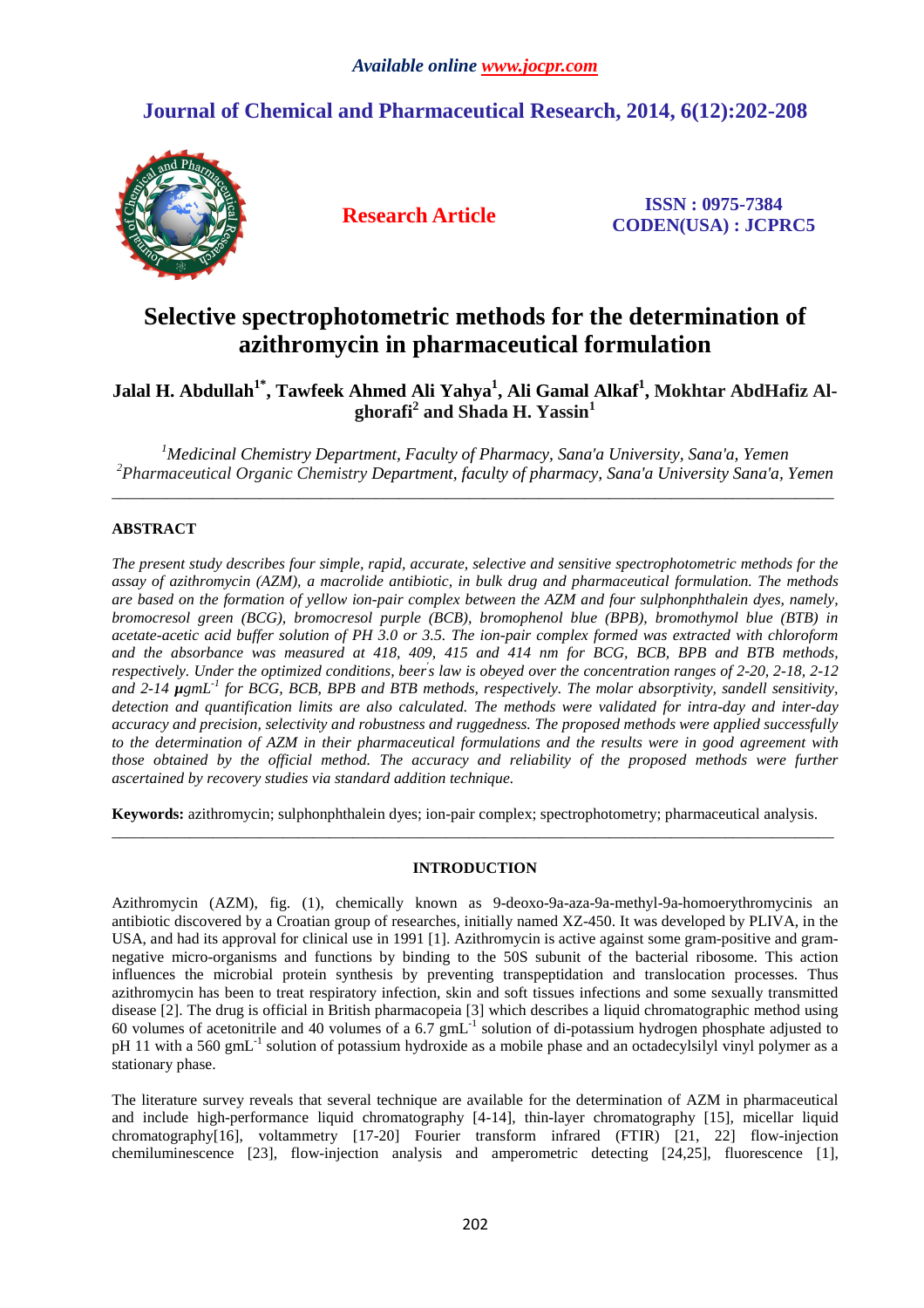spectrofluorometry [26-28], UV-spectrophotometry [29-31], derivative spectroscopy [32], visible spectrophotometry [33-48], conductometry [48], potentiometry [49,50] and flow injection spectrophotometry [51].

*\_\_\_\_\_\_\_\_\_\_\_\_\_\_\_\_\_\_\_\_\_\_\_\_\_\_\_\_\_\_\_\_\_\_\_\_\_\_\_\_\_\_\_\_\_\_\_\_\_\_\_\_\_\_\_\_\_\_\_\_\_\_\_\_\_\_\_\_\_\_\_\_\_\_\_\_\_*

The most widely used technique for the assay of AZM in pharmaceutical has been visible spectrophotometry and methods based on such divers color reactions as oxidation of AZM with potassium permanganate [33, 40], ion-pair complexation [34,36], formation of binary complex [35], charge transfer reaction [37,39,41-43,45], formation of a red colored chromogen with ferric chloride and 1,10-phenanthroline [38], the acidic hydrolysis of AZM [44], reaction of AZM with 2,4-dinitrophenylhydrazine [46], reaction of AZM with sodium 1,2-naphthoquinone-4 sulphonate (NQS) [47] and formation of ternary complex [48], however, many of the above methods suffer from one or the other disadvantage like poor sensitivity [36,37 ,39,42 ,46], poor selectivity [33, 40], heating step [43,44] and use of expensive chemicals [41,43,45].



Extractive spectrophotometric procedure has received considerable attention for the quantitative determination of many organic compounds of pharmaceutical interest [52, 53]. This technique depends on the reaction of the drug that has basic cationic nitrogen and an anionic dye at a suitable pH, where a highly colored ion-pair complex is formed. However, no reports have appeared dealing with the extractive spectrophotometric method for the determination of AZM in drug forms so, far using sulphonphthalein acid dyes. Therefore, the aim of the present study was directed to develop four accurate, selective, precise and inexpensive procedure for the determination of AZM in pharmaceuticals based on ion-pair complex formation using four sulphonphthalein dyes, namely bromocrezol green (BCG), bromocresol purple (BCB), bromophenol blue (BPB) and bromothymol blue (BTB) as reagent.

#### **EXPERMENTAL SECTION**

#### **Instruments and material**

An optimum UV-VIS spectrometer (SP-3000 plus) (Tokyo, Japan) equipped with 1 cm matched quartz cells was used for all absorption spectral measurement. A Hanna pH-meter instrument (pH 211) (Romania) was used for checking the pH of Buffer solutions.

Pharmaceutical grade azithromycin (AZM) was provided by biopharmaceutical industries company, Sana a, Yemen. The following pharmaceutical preparations was purchased from commercial source in the local market and subjected to analysis. Azithromycin tablets 500mg from Alpha, Aleppo pharmaceutical industries company, Cairo, Egypt and Zisrocin capsules 500mg from Egypt pharma.

6 th. of October, Egypt.

#### **Reagent and chemicals**

All reagents used were of analytical reagent grade, all solvents were of spectroscopic grade and bi-distilled water was used throughout the study.

A stock standard solution of 100  $\mu$ g mL<sup>-1</sup> AZM was prepared by dissolving the appropriate weight of pure drug in least amount of ethanol and made up to 100 ml with bi-distilled water. Bromocrezol green (BCG), bromocresol purple (BCB), bromophenol blue (BPB) and bromothymol blue (BTB) (BDH Chemicals LTD, Poole, England) were used without further purification. Stock solution of 0.1 % (w/v) BCP, BCP, BPB and BTB were prepared by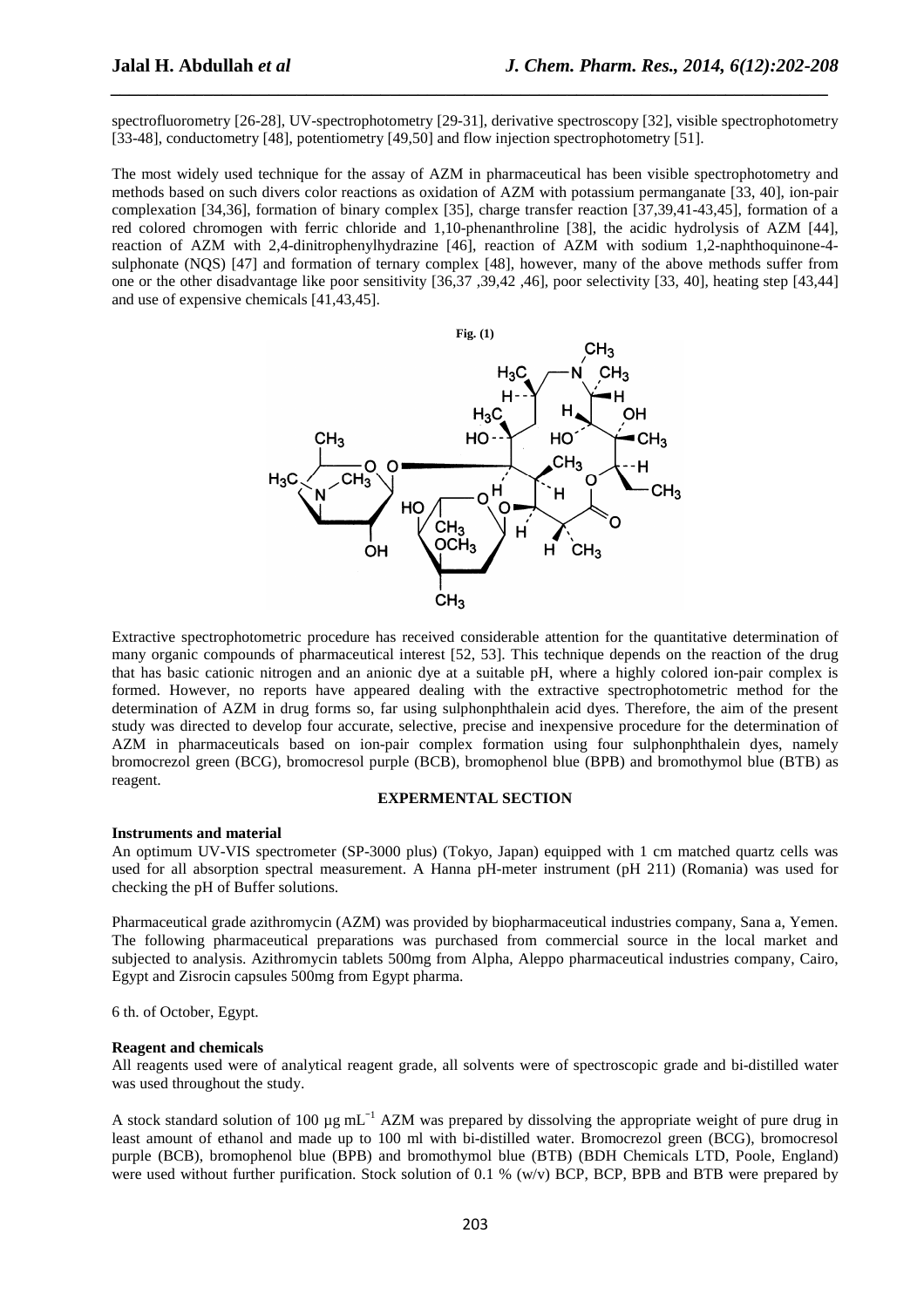dissolving the appropriate weight of dyes in 10 ml ethanol and diluted to 100 ml with bi-distilled water. Series of buffer solutions of KCl-HCl (pH 1.5-4.2), NaOAc-HCl (pH 1.99-4.92), NaOAc-AcOH (pH 2.5-5.6) and potassium hydrogen phthalate-HCl (pH 2.0-7.0) were prepared following the standard methods [54], freshly prepared solution were always used.

*\_\_\_\_\_\_\_\_\_\_\_\_\_\_\_\_\_\_\_\_\_\_\_\_\_\_\_\_\_\_\_\_\_\_\_\_\_\_\_\_\_\_\_\_\_\_\_\_\_\_\_\_\_\_\_\_\_\_\_\_\_\_\_\_\_\_\_\_\_\_\_\_\_\_\_\_\_*

#### **Recommended procedure**

The stoichiometry of the studied drugs and the reagents under consideration in the complex was determined by the molar ratio method [55]. Into a series of separating funnels (0.2-2, 0.2-1.8. 0.2-1.2 and 0.2-1.4) ml aliquots of standard 100 µg mL<sup>−</sup><sup>1</sup>AZM solutions were transferred using a micro burette for BCG, BCP, BPB and BTB, respectively. The total volume in each separating funnel was adjusted to 2 ml by adding distilled water. To each funnel was added 2 ml acetate buffer of pH 3.0 for BPB and 2ml acetate buffer of pH 3.5 for BTB. Then 2.0 ml of 0.1 % (w/v) dye was added to each funnel. The content was mixed well and the formed ion-pair complex was extracted twice with 10 ml of chloroform after shaking for 2.0 min. the two phases were allowed to separate and the chloroform layer was dried over anhydrous sodium sulphate. The absorbance of yellow colored ion-pair complex was measured at 418, 409, 415 and 414 nm for BCG, BCP, BPB and BTB, respectively, against the corresponding reagent blank.

#### **Procedure for commercial tablets**

The contents of ten tablets or capsules each containing 500 mg of AZM were weighted and finely powdered. An amount of powder equivalent to 10 mg of AZM was accurately weighted and transferred to 100 ml volumetric flask and dissolved in 10 ml ethanol followed by the addition of 50 ml of distilled water. The solution was shaken thoroughly for about 10 min. diluted to mark with distilled water, mixed well and filtered using a whatman No. 42 filter paper. First 10 ml portion of the filtrate was rejected and a suitable aliquot of the filtrate (containing 100  $\mu$ g mL<sup>-1</sup> AZM) was used for assay by the recommended procedure described above.

#### **RESULTS AND DISCUSSION**

### **Absorption spectra**

The nitrogenous drugs are present in positively charged protonated forms and anionic dyes of sulphonpthalein group present mainly in anionic form at  $pH \geq 3$ . So when treated with an acid dye at pH of acidic buffers solution, a yellow ion-pair complex which is extracted with chloroform is formed. The absorption spectra of the ion-pair complexes, which were formed between AZM and each of BCG, BCP, BPB and BTB were measured in the range 350–550 nm against the blank solution and shown in (Fig. 2).

The ion-pair complexes show maximum absorbance at 420, 410, 414 and 417 nm for AZM using BCG, BCP, BPB and BTB, respectively. The optimum reaction conditions for determination of the ion-pair complexes were established. Then linearity, accuracy, precision, sensitivity, and stability of proposed methods were described **[56, 57]** and these developed methods applied to pharmaceutical preparations and obtained results evaluated statistically.

#### **Method validation**

#### **Analytical parameters**

Under optimum experiment conditions for AZM determination, a linear relation was found between the absorbance and concentration of AZM in the ranges of 2-20, 2-18, 2-12 and 2-14  $\mu$ g mL<sup>-1</sup> for BCG, BCB, BPB and BTB methods respectively. Beers law is obeyed and the equation of the lines being:

| $Y = 0.0048 + 0.0425 X$ | for BCG method |
|-------------------------|----------------|
| $Y = 0.0088 + 0.0338 X$ | for BCG method |
| $Y = 0.0088 + 0.0541 X$ | for BPB method |
| $Y = 0.0037 + 0.0345 X$ | for BTB method |

Where Y is the absorbance and X is concentration in  $\mu$ g mL<sup>-1</sup>. The linearity of calibration graphs was proved by high values of the correlation coefficient  $\circledast$  and the small values of the y-intercept of the regression equations. The molar absorptivity, sandall's sensitivity, limits of detection and quantification of the proposed methods were also calculated and recorded in table **1.**

#### **Accuracy and precision**

In order to determine of the proposed method, solution containing four different concentration of AZM (within the working limits) were prepared and analyzed in six replication and the analytical results were summarized in table**1**. The low values of the percentage relative standard deviation ( $\%$  R.S.D  $\leq$  **0.70**) and the percentage relative errors (%)  $R.E \leq 0.078$ ) indicate the high precision and the good accuracy of the proposed method. RSD (%) and RE (%)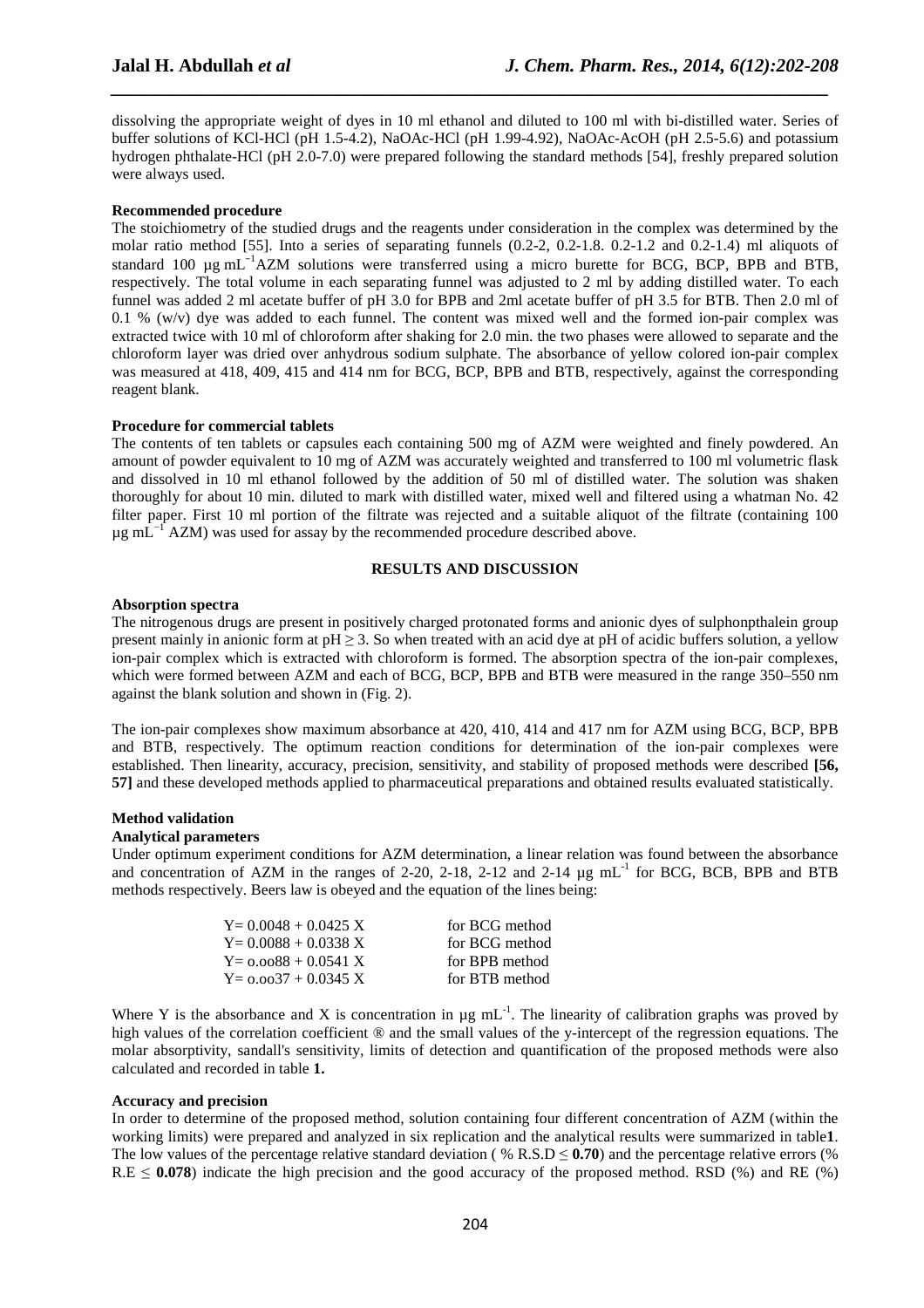values were obtained within the same day to evaluate repeatability (intra-day precision) and over five days to evaluate intermediate precision (inter-day precision)

*\_\_\_\_\_\_\_\_\_\_\_\_\_\_\_\_\_\_\_\_\_\_\_\_\_\_\_\_\_\_\_\_\_\_\_\_\_\_\_\_\_\_\_\_\_\_\_\_\_\_\_\_\_\_\_\_\_\_\_\_\_\_\_\_\_\_\_\_\_\_\_\_\_\_\_\_\_*





|  |  | Table 1. Statistical analysis of calibration graphs and analytical data in the determination of AZM using the proposed methods ( $n = 6$ ) |
|--|--|--------------------------------------------------------------------------------------------------------------------------------------------|

|                                                                                              | <b>Proposed methods</b> |                 |                 |                 |  |
|----------------------------------------------------------------------------------------------|-------------------------|-----------------|-----------------|-----------------|--|
| <b>Parameters</b>                                                                            | <b>BCG</b>              | <b>BTB</b>      | <b>BCP</b>      | <b>BPB</b>      |  |
| Wavelengths, $\lambda_{\text{max}}$ (nm)                                                     | 418                     | 414             | 409             | 415             |  |
| рH                                                                                           | 3.0                     | 3.0             | 3.0             | 3.0             |  |
| Beer's law limits ( $\mu$ g mL <sup>-1</sup> )                                               | $2.0 - 20$              | $2.0 - 14$      | $2.0 - 18$      | $2.0 - 12$      |  |
| Molar absorptivity $\varepsilon$ , (L/mol <sup>-1</sup> cm <sup>-1</sup> ) x 10 <sup>4</sup> | 1.320                   | 1.087           | 1.131           | 1.683           |  |
| sandall's sensitivity, $(\mu g \ cm^2)$                                                      | 24.35                   | 29.55           | 28.42           | 19.09           |  |
| $log K_f$                                                                                    | $5.13 \pm 0.14$         | $5.22 \pm 0.06$ | $4.68 \pm 0.21$ | $5.08 \pm 0.07$ |  |
| Regression equation $(y)^a$                                                                  |                         |                 |                 |                 |  |
| Intercept $(a)$                                                                              | $-0.0048$               | $-0.0037$       | 0.0088          | $-0.0086$       |  |
| Slope (b)                                                                                    | 0.0425                  | 0.0345          | 0.0338          | 0.0541          |  |
| Correlation coefficient $(r)$                                                                | 0.9999                  | 0.9998          | 0.9997          | 0.9999          |  |
| LOD ( $\mu$ g mL <sup>-1</sup> )                                                             | 0.15                    | 0.16            | 0.23            | 0.14            |  |
| $LOQ$ (µg mL <sup>-1</sup> )                                                                 | 0.50                    | 0.53            | 0.77            | 0.47            |  |
| $RSD\%$                                                                                      | 1.084                   | 0.70            | 1.14            | 0.8698          |  |
| RE%                                                                                          | 0.736                   | 1.196           | 0.9128          | 0.6875          |  |
| t-test <sup>b</sup>                                                                          | 0.283                   | 0.394           | 0.166           | 0.078           |  |
| $F - test^b$                                                                                 | 1.44                    | 1.85            | 1.07            | 1.64            |  |

LOD, limit of detection; LOQ, limit of quantification;  $\varepsilon$ , molar absorptivity.<br>
" $y = a + bC$ , where C is the concentration in  $\mu g$  mL<sup>-1</sup>, y is the absorbance units.<br>
"The theoretical values of t and F at P= 0.05 are 2.3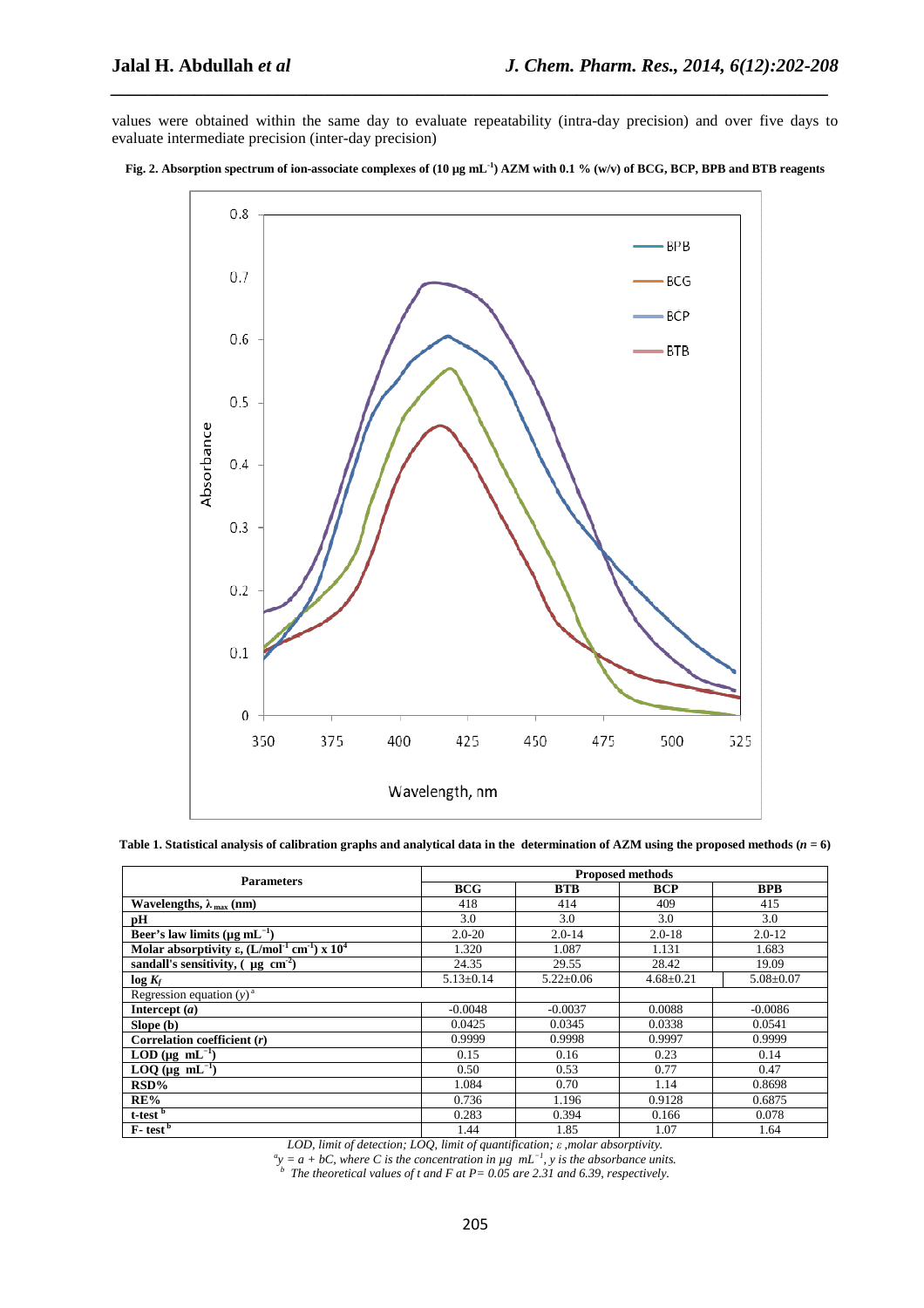#### **Selectivity**

In order to evaluate the selectivity of the proposed methods for the analysis of AZM in pharmaceutical formulation, a placebo blank and synthetic mixture analysis was done. From the placebo blank analysis, it was confirmed that change in the absorbance with respect to the reagent blank was caused only by the analyte. The effect of the presence of the excipients, such as talc, starch, glucose, sodium alginate, calcium gluconate, sodium chloride, titanium dioxide and magnesium stearate was tested for possible interference in the assay synthetic mixture analysis and no interference was observed from these excipients.

*\_\_\_\_\_\_\_\_\_\_\_\_\_\_\_\_\_\_\_\_\_\_\_\_\_\_\_\_\_\_\_\_\_\_\_\_\_\_\_\_\_\_\_\_\_\_\_\_\_\_\_\_\_\_\_\_\_\_\_\_\_\_\_\_\_\_\_\_\_\_\_\_\_\_\_\_\_*

#### **Application to analysis of pharmaceutical formulation**

The proposed methods were successfully applied to the determination of AZM in formulation (Azithromycin tablets 500 mg, xithrone tablets 500mg tablets and zisrocin capsules 500mg). The obtained results are showed in table 2 and were compared with those obtained by the reference method [27] by applying the students T-test and F-test at 95% confidence level. As can be seen from table 3, the calculated t and f values at 95% confidence level did not exceed the tabulated values of 2.78 and 6.39, respectively, indicating that there were no significance difference between the proposed methods and the reference methods with respect to accuracy and precision.

The accuracy and validity of the proposed methods were further confirmed by performing recovery experiment through the standard addition procedure. Pre-analyzed tablet or capsule powder was spiked with known amounts of pure AZM at three different concentration levels (50, 150, 200% of the quantity present in the tablet or capsule powder) and the total was measured by the proposed methods. The results of this study are presented in table 000 indicate that the excipiente present in the formulation did not interfere in the assay.

|                       | Taken                | Added                | <b>Proposed methods</b> |            |            | Recovery <sup>a</sup> % |  |
|-----------------------|----------------------|----------------------|-------------------------|------------|------------|-------------------------|--|
| <b>Sample</b>         | $(\mu g \, mL^{-1})$ | $(\mu g \, mL^{-1})$ | <b>BCG</b>              | <b>BCP</b> | <b>BPB</b> | <b>BTB</b>              |  |
| Azithrocine           |                      |                      | 99.92                   | 100.01     | 99.89      | 99.95                   |  |
| (500 mg AZM/ tablet)  | 4                    | 6                    | 99.85                   | 99.98      | 99.56      | 100.06                  |  |
|                       |                      | 8                    | 100.03                  | 100.08     | 99.9       | 99.91                   |  |
| Xithrone              |                      | $\overline{c}$       | 100.05                  | 100.02     | 99.87      | 99.93                   |  |
| (500 mg AZM/ tablet)  | $\overline{4}$       | 6                    | 99.94                   | 99.85      | 99.9       | 100.03                  |  |
|                       |                      | 8                    | 99.9                    | 99.96      | 99.95      | 99.92                   |  |
| Zisrocin              |                      | $\overline{c}$       | 99.94                   | 99.97      | 99.65      | 99.86                   |  |
| (500 mg AZM/ capsule) | 4                    | 6                    | 100.05                  | 100.03     | 99.73      | 99.9                    |  |
|                       |                      | 8                    | 100.09                  | 99.88      | 99.95      | 99.93                   |  |

*<sup>a</sup>Average of six determination*  **Table 3. Determination of the studied drugs in pharmaceutical dosage forms** 

| Samples | Official methods $(n = 5)$ |         | Proposed methods $(n=6)$ | <b>SD</b><br>Recovery |        |
|---------|----------------------------|---------|--------------------------|-----------------------|--------|
|         |                            | BCG     |                          | RPR                   |        |
|         | 00.70.01                   | 0002010 | $00.77 \times 10$        | 00000000              | $\sim$ |

| Samples                                   | Official methods $(n = 5)$ |                   | Proposed methods $(n=6)$ | Recovery $a \pm SD$ % |                   |
|-------------------------------------------|----------------------------|-------------------|--------------------------|-----------------------|-------------------|
|                                           |                            | <b>BCG</b>        | <b>BCP</b>               | <b>BPB</b>            | <b>BTB</b>        |
| Azithrocine                               | $99.70 \pm 0.16$           | $99.86 \pm 0.19$  | $99.55 \pm 0.18$         | $99.80 \pm 0.22$      | $99.91 \pm 0.20$  |
| $(500 \text{ mg }$ AZM/tablet)            | 0.00512                    | $t^* = 1.51$      | $t = 1.46$               | $t = 0.87$            | $t = 1.93$        |
|                                           |                            | $F^* = 1.41$      | $F = 1.27$               | $F = 1.89$            | $F = 1.56$        |
| Xithrone                                  |                            | $100.02 \pm 0.72$ | $99.94 \pm 0.68$         | $99.63 \pm 0.81$      | $100.06 \pm 0.52$ |
| $(500 \text{ mg }$ AZM/tablet)            | $99.89 \pm 0.61$           | $t = 0.324$       | $t = 0.13$               | $t = 0.606$           | $t = 0.492$       |
|                                           |                            | $F = 1.39$        | $F = 1.24$               | $F = 1.76$            | $F = 1.38$        |
| Zisrocin                                  | $99.95 \pm 0.37$           | $100.09 \pm 0.43$ | $99.90 \pm 0.50$         | $100.11 \pm 0.29$     | $99.82 \pm 0.48$  |
| $(500 \text{ mg } AZM / \text{ capsule})$ | 0.02738                    | $t = 0.583$       | $t = 0.19$               | $t = 0.79$            | $t = 0.507$       |
|                                           |                            | $F = 1.35$        | $F = 1.83$               | $F = 1.63$            | $F = 1.68$        |

*<sup>a</sup>Average of six determinations.* 

*\* The theoretical values of t and F at P= 0.05 are 2.31 and 6.39, respectively.* 

#### **CONCLUSION**

Unlike GC and HPLC procedures, the spectrophotometer is simple and is not of high cost. The importance lies in the chemical reactions upon which the procedures are based rather than upon the sophistication of the instrument. This aspect of spectrophotometric analysis is of major interest in analytical pharmacy since it offers distinct possibility in the assay of a particular component in complex dosage formulations. The reagents utilized in the proposed methods are cheaper, readily available and the procedures do not involve any critical reaction conditions or tedious sample preparation. The method is unaffected by slight variations in experimental conditions such as pH and reagent concentration. Moreover, the methods are accurate, reproducible, adequately sensitive and free from interference by common additives and excipients. The wide applicability of the new procedures for routine quality control is well established by the assay of AZM in pure form and in pharmaceutical preparations.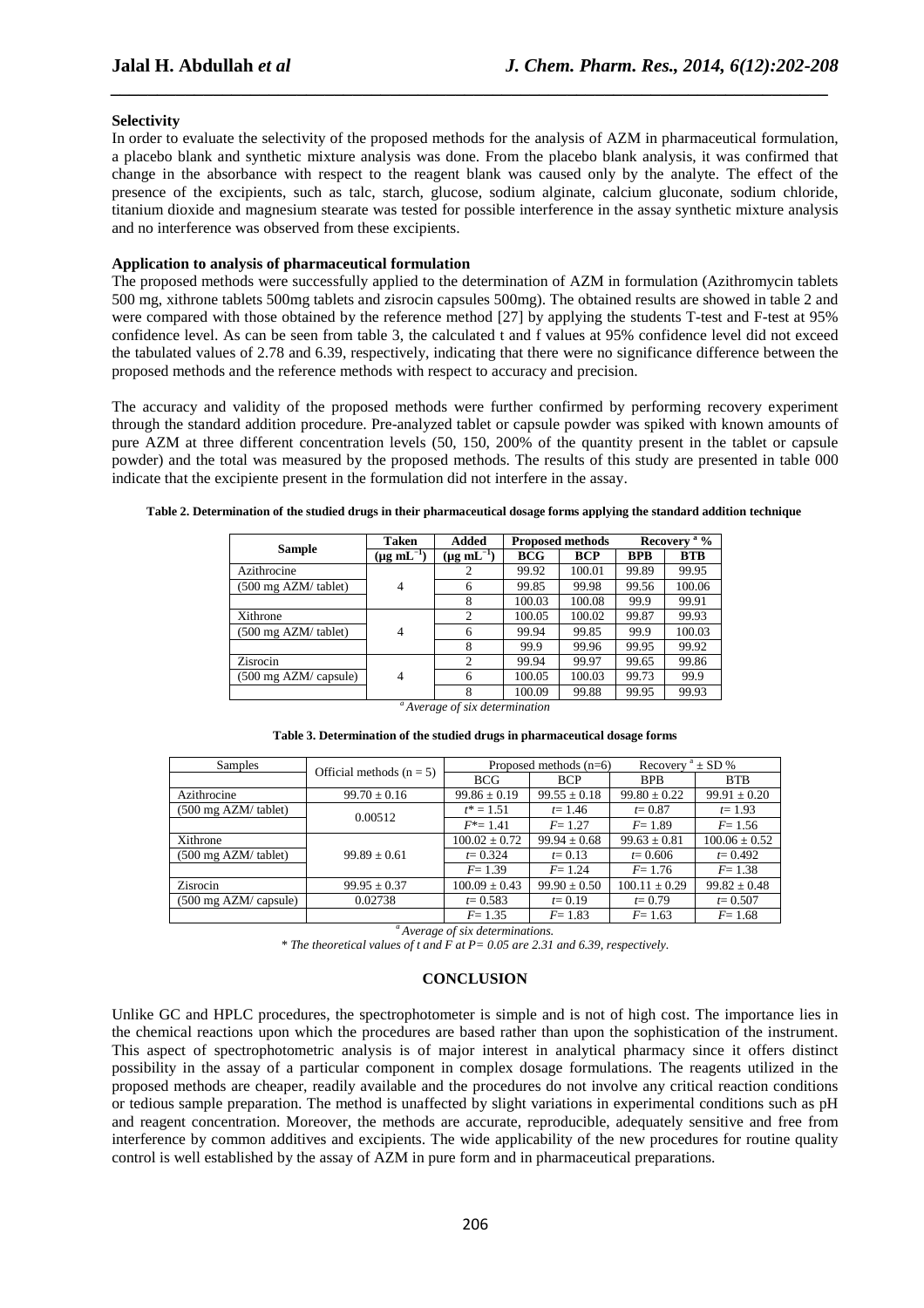#### **REFERENCES**

*\_\_\_\_\_\_\_\_\_\_\_\_\_\_\_\_\_\_\_\_\_\_\_\_\_\_\_\_\_\_\_\_\_\_\_\_\_\_\_\_\_\_\_\_\_\_\_\_\_\_\_\_\_\_\_\_\_\_\_\_\_\_\_\_\_\_\_\_\_\_\_\_\_\_\_\_\_*

- [1] D. L. Massart, B. G. M. Vandeginste, S. N. Deming, Y. Michotte and F. Kaufman, "*Chemometrics: a textbook*" Chap. 18, Elsevier, Amsterdam, **1988**.pp. 293 – 304,
- [2] Elks, J. and Ganellin, C. R, Dictionary of Drugs, Chapman and Hall, London, **1991**.

[3] Martindale, The complete drug reference. Sean, C. S., Pharmaceutical Press, London-Chicago, (2009), 36<sup>th</sup> edn, 207.

- [4] The British Pharmacopoeia (BP), Her Majesty's Stationary Office London, (**2009**), Vol. I and II, 493.
- [5] Harry G. Britton "Analytical Profile of Drug Substances and Excipients ", Academic Press, **1996**, 24, 45-84.
- [6] *Martindale*, The complete drug reference. Sean, C. S., Pharmaceutical Press, London-Chicago, (**2009**), 36th edn, 248.
- [7] *The British Pharmacopoeia (BP)*, Her Majesty's Stationary Office London, (**2009**), Vol. I and II, 1406.
- [8] Martindale, The complete drug reference. Sean, C. S., Pharmaceutical Press, London-Chicago, (2009), 36<sup>th</sup> edn, 331.
- [9] The British Pharmacopoeia (BP), Her Majesty's Stationary Office London, (**2009**), Vol. I and II,. 5252
- [10] Rufino, J. L., Pezza, H. R., Pezza, L., *Anal. Sci*., (**2008**), 24, 871.
- [11] Jing, M. A., Tang, Q., Zhou, X. M., *Chin. J., Drugs*, (**2008**), 17, 22.
- [12] Huakan, L., Yanqing, Z., Yuhua, W., Janfeng, K., *Chin. J. Anal. Chem*., (**2004**), 32, 598.
- [13] Huang, W., Liu, X. J., Zhao, F. L., Guang Pu Xue Yu Guang Pu Fen Xi, (**2006**), 26, 913.
- [14] Kelani, K., Bebawy, L. I., Abdel-Fattah, L., Ahmed, A. K. S., *Anal. Lett*., (**1997**), 30, 1843.
- [15] Mohamed, I. W., Mohamed, S. R., Manal, I. E., Mona, E. F., *J. AOAC. Int*., (**2007**), 90, 1579.
- [16] *Abdelmageed, O. H.*, *J. AOAC. Int*., (**2007**), 90, 364.
- [17] Rachidi, M., Elharti, J., Digua, K., Cherrah, Y., Bouklouze, A., *Anal. Lett*., (**2006**), 39, 1917.
- [18] Sultana, N., Arayna, M. S., Hussain, F., Fatima, A., *Pak. J. Pharm. Sci.,* (**2006**), 19, 94.
- [19] Suhagia, B., Shah, S., Rathod, I., Patel, H., Doshi, K., *Ind. J. Pharma. Sci.,* (**2006**)*,* 68, 242.
- [20] Sivasubramanian, L., Mervin, M. A., Jayashankar, L., Ramu, P., Raja, T. K., *Ind. J. Pharm. Sci.,* (**2004**), 66, 249.
- [21] Kuchekar, B. S., Shinde, D. B., *Ind. Drugs*, (**2001**), 38, 439.
- [22] El-Rabbat, N., Askal, H. F., Khashaba, P. Y., Attia, N. N., J. *AOAC. Int*., (**2006**), 89, 1276.
- [23] Khashaba, P. Y., *J. Pharm. Biomed. Anal*., (**2002**), 27, 923.
- [24] Chen, C., Zhua, L. F., *Fenxi Shiyanshi*, (**2002**), 21, 37
- [25] Song, Z., Wang, C., *Biomed. Chem*., (**2003**), 11, 5375.
- [26] Yang, Z. Y., Wang, L., Tang, X*., J. Pharm. Biomed. Anal*., (**2009**), 49, 811.
- [27] Shaikh, K. A., Patil, S. D., Devkhile, A. B*., J. Pharm. Biomed. Anal*., (**2008**), 48, 1481.
- [28] Shi, Y., Yao, G. W., Ma, M., Fenxi-Huaxue, (**2005**), 33, 512.
- [29] Sukanya, S., Julraht, K., *Southeast Asian, J. Trop, Med. Public Health*, (**2008**), 39, 978.
- [30] Xu, F., Zhang, Z. J., Bian, Z. W., Tian, Y., Jiao, H. Y., Liu, Y., *J. Chromatogr. Sci.,* (**2008**), 46, 479.
- [31] Liu, F., Xu, Y., Huang, J. C., Gao, S., Guo, Q. X*., Biomed. Chromatogr.,* (**2007**), 21, 1272.
- [32] Chen, B.M., Liang, Y. Z., Chen, X., Liu, S. G., Deng, F. L., Zhou, P., *J. Pharm. Biomed. Anal*., (**2006**), 42, 480.
- [33] Yuzuak, N., Ozden, T., Eren, S., Toptan, S., *Chromatographia*, (**2007**), 66, 115.
- [34] Chen, L., Qin, F., Ma, Y. Y., Li, F. M., *J. Chromatogr B.,* (**2007**), 855, 255.
- [35] Zhou, X. M., Liu, J. Gao, J. Yao, Q. S., Wang, W. Y., *Pharmazie*, (**2007**), 62, 255.
- [36] Li, Z. J., Liu, K., Pei, Q., Li, B., Zhou, Y. L., Yaowu Fenxi Zazhi, (**2006**), 26, 726.
- [37] Nirogi, R. V. S., Kandikere, V. N., Shukla, M., Mudigonda, K., Maurya, S., Boosi, R., Yerramilli, A*., Analytica Chimica Acta,* (**2005**), 553, 1.
- [38] Barrett, B., Borek-Dohalsky, V., Fejt, P., Vaingatova, S., Huclova, J., Nemec, B., Jelinek, I., Anal. Bio. anal. Chem., (**2005**), 383, 210.
- [39] Bahrami, G., Mirzaeei, S., Kiani, Amir., *J. Chromatogr., B*. (**2005**), 820, 277.
- [40] Wilms, E., Trumpie, H., Veenendaal, W., Touw, D., *J. Chromatogr. B,* (**2005**), 814, 37.
- [41] Kwiecien, A., Krzek, J., Biniek, L., *J. Planar Chromatogr. –Mod.* TLC., (**2008**), 21, 177.
- [42] Palomeque, M. E., Ortiz, P. I., *Talanta*, (**2007**), 72, 101.
- [43] Rachidi, M., Elharti, J., Digua, K., Cherrah, Y., Bouklouze, A., *Anal. Lett*. (**2007**), 40, 53.
- [44] Araujo, J., Ortiz, R., Velasquez, W., *Port. Electrochim. Acta*, (**2006**), 24, 71.
- [45] Avramov, I. M. L., Petrovic, S. D., Mijin, D. Z., Zivkovic, P. M., Kosovic, I. M., Drljevic, K. M., Jovanovic,
- M. B., *Electrochimica Acta*, (**2006**), 51, 2407.
- [46] Kim, Y. H., Pothuluri, J. V., Cerniglia, C. E., *J. Pharm. Biomed. Anal*. (**2005**), 38, 390.
- [47] Yunhua, W., Xiaobo J. S., *Bio. Elect. Chem*., (**2004**), 64, 91.
- [48] Shah, J., Jan, M. R., Manzoor, S. J., *Chin. Chem. Soci*., (**2008**), 55, 1107.
- [49] Rao,Y. S., Jitendrababu, V., Chowdary, K. P. R., Rao, J. V., *Ind. J. Pharm. Sci*., (**2003**), 65, 653.
- [50] Sudheer, P., Ganapathi, P. A. V*., Ind. Drugs,* (**2001**), 38, 358.